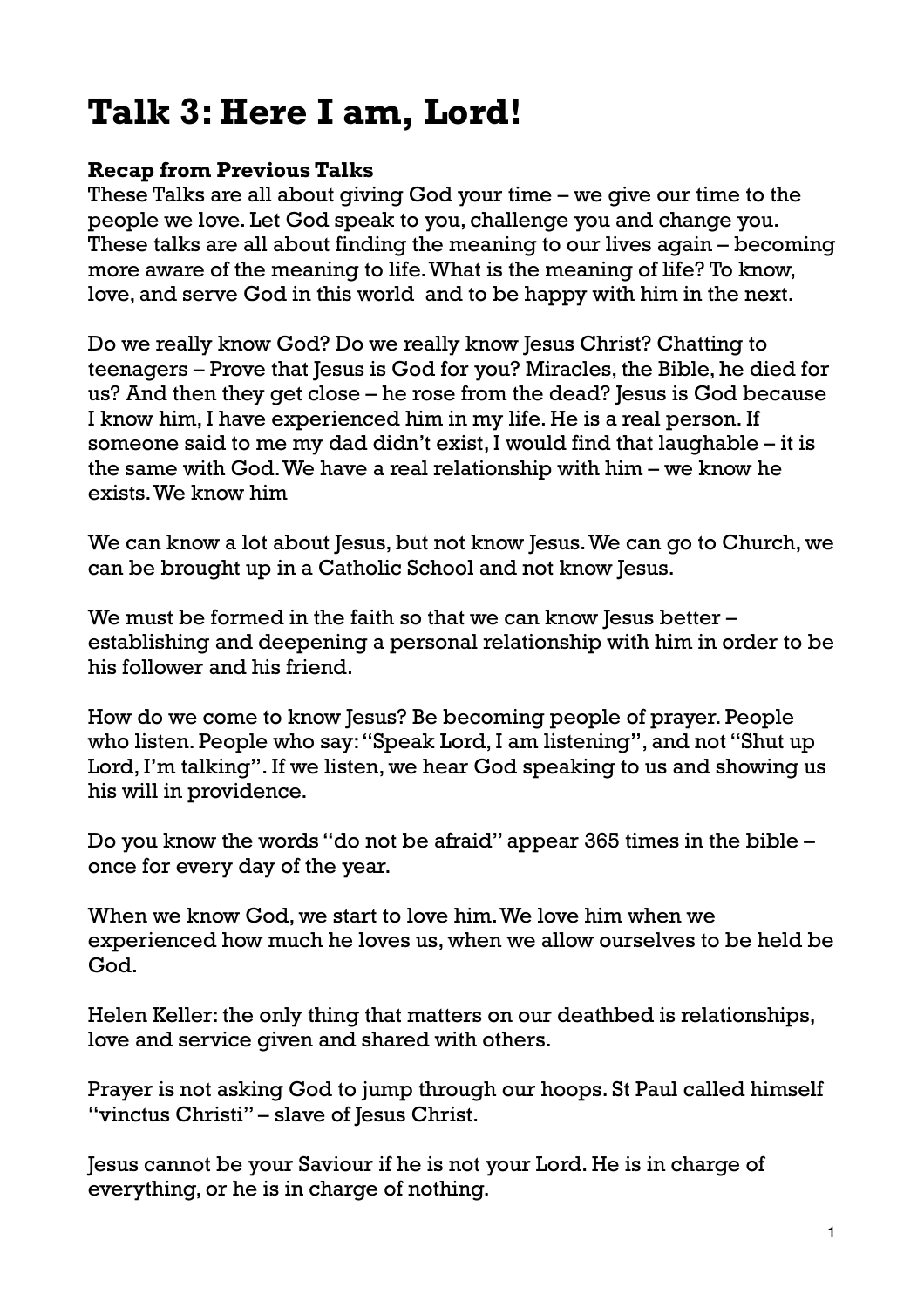He needs to be in charge of your time. Daily prayer. "Father, I didn't have time to pray today". Well, did you have something to eat? Did you watch TV?

We strive to build our day around God, not build God around our day. You love what you give your time to Francis de Sales one said: "You need to give God 30 minuets of your time every day, except when you are busy, then you should give him an hour". Is God worth your time? Prove it!

He needs to be in charge of your family. Prayer with the children. Our job is to get our kids to heaven, get our spouse to heaven. You have parties together? Why don't you pray together? If he is not Lord of your family, he is not Lord of anything.

He needs to be in charge of your money. How much of your money belongs to God? All of it. In the Old Testament – 10th. In the New Testament – God wants everything. So he says to you: "Let's make a deal – you give me 10% and you keep 90%. We need to take care of the poor. If he is not Lord of your money, he is not Lord of anything.

Is he Lord of your sexual life? The first commandment in Genesis: "Increase and multiply". God invented sex. He knows all about it. He told us it is not just a sharing of the body, it is a sharing of the soul. How many people say: "Lord, you are Lord in everything else, but not when and how we have children." Why do we play games with God?

To be a follower of Jesus means: he is in charge. God whatever you want, I will do? Ask yourself the question: is there anything in your life that you don't want to give up? Remember Jesus gave his life for you and me. We need to commit our lives to him again. Is there anything that you are afraid of? Jesus, you can ask anything of me – but not this! Be honest with the God of your life.

### **Introduction**

Cardinal John Henry Newman once said in a sermon: Everyone who breathes, high and low, educated and ignorant, young and old, man and woman, has a mission, has a work. We are not sent into this world for nothing; we are not born at random; we are not here, that we may go to bed at night, and get up in the morning, toil for our bread, eat and drink, laugh and joke, sin when we have a mind, and reform when we are tired of sinning, rear a family and die. God sees every one of us; He creates every soul, . . . for a purpose. He needs, He deigns to need, every one of us. He has an end for each of us; we are all equal in His sight, and we are placed in our different ranks and stations, not to get what we can out of them for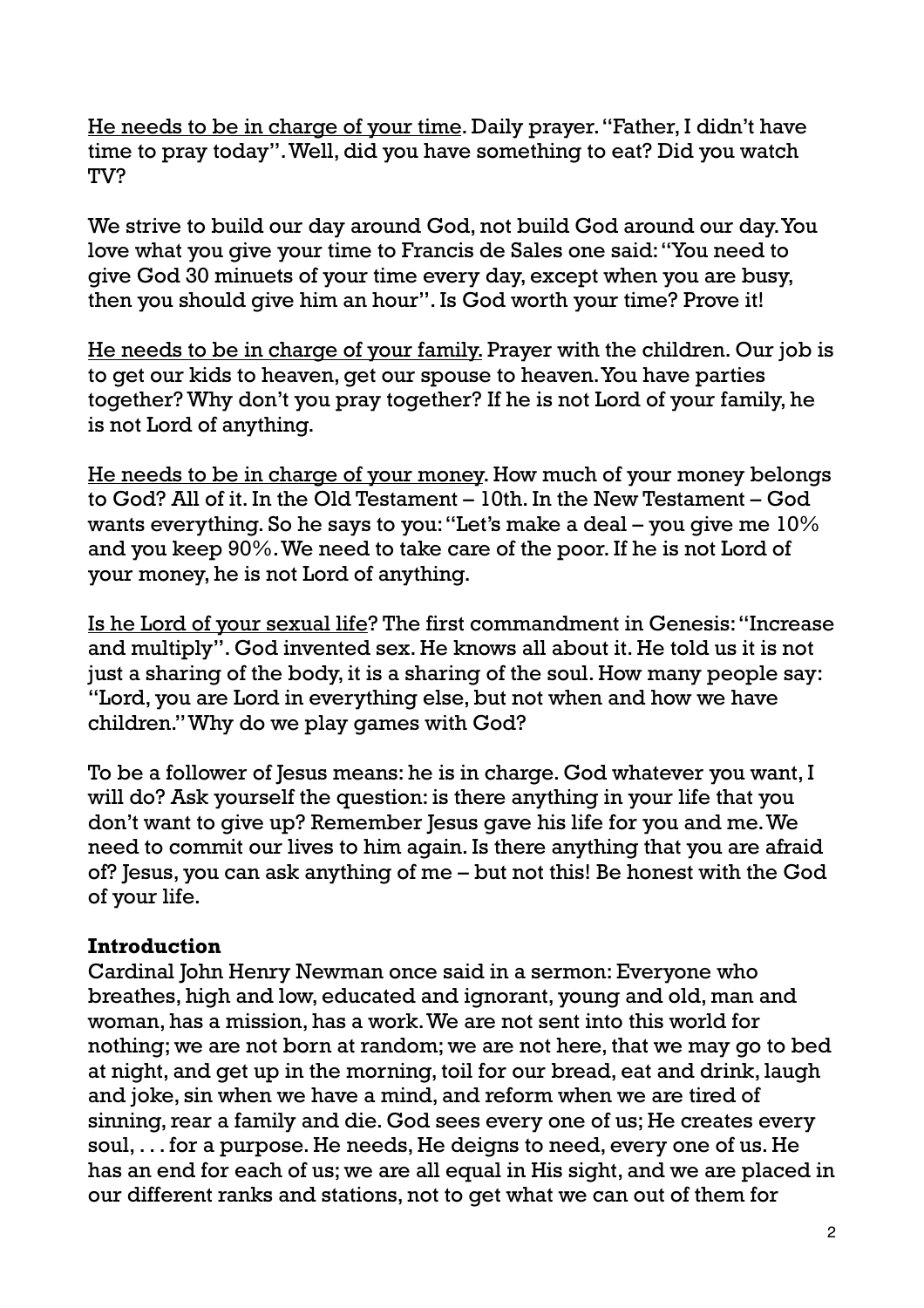ourselves, but to labour in them for Him. As Christ has His work, we too have ours; as He rejoiced to do His work, we must rejoice in ours also. (Sermon: "God's Will the End of Life," from Discourses Addressed to Mixed Congregations, 1849, in Daniel M. O'Connell, Favourite Newman Sermons, NY: The America Press, 2nd ed., 1940, pp. 177-178}

Do you realise what a revolution Jesus Christ is? Do you realise how his message can change your life?

The revolutionary in the message of Jesus is the God cares for each and every person on this planet. He cares about who I am, what I am doing, how I feel, he cares about my personal destiny, my personal needs and worries. This is the specific about the Christian message: God cares and is interested in everything about me.

Just look at what Jesus actually says about this:

## *Matthew 10:29*

"Are not two sparrows sold for a penny? Yet not one of them will fall to the ground apart from the will of your Father".

Who is worried about sparrows. We see them all the time. They are worthless. But God cares for them and knows that not one falls without his knowledge and his say-so. Won't he care much more for you and me?

### *Matthew 10:30-40*

"And even the very hairs of your head are all numbered".

They are numbered? The Good Lord must be doing a lot of counting! What is this all about? Jesus is telling us that God cares about us. He knows about our lives, our feelings, our achievements and failures. He knows everything.

## *Matthew 6: 25-27*

"Therefore I tell you, do not worry about your life, what you will eat or drink; or about your body, what you will wear. Is not life more important than food, and the body more important than clothes? Look at the birds of the air; they do not sow or reap or store away in barns, and yet your heavenly Father feeds them. Are you not much more valuable than they? Who of you by worrying can add a single hour to his life?"

Jesus talks about birds, and lilies and he hairs on your head. He is trying to hammer home the same point that he always brought: The special Providence of God for each and every human being.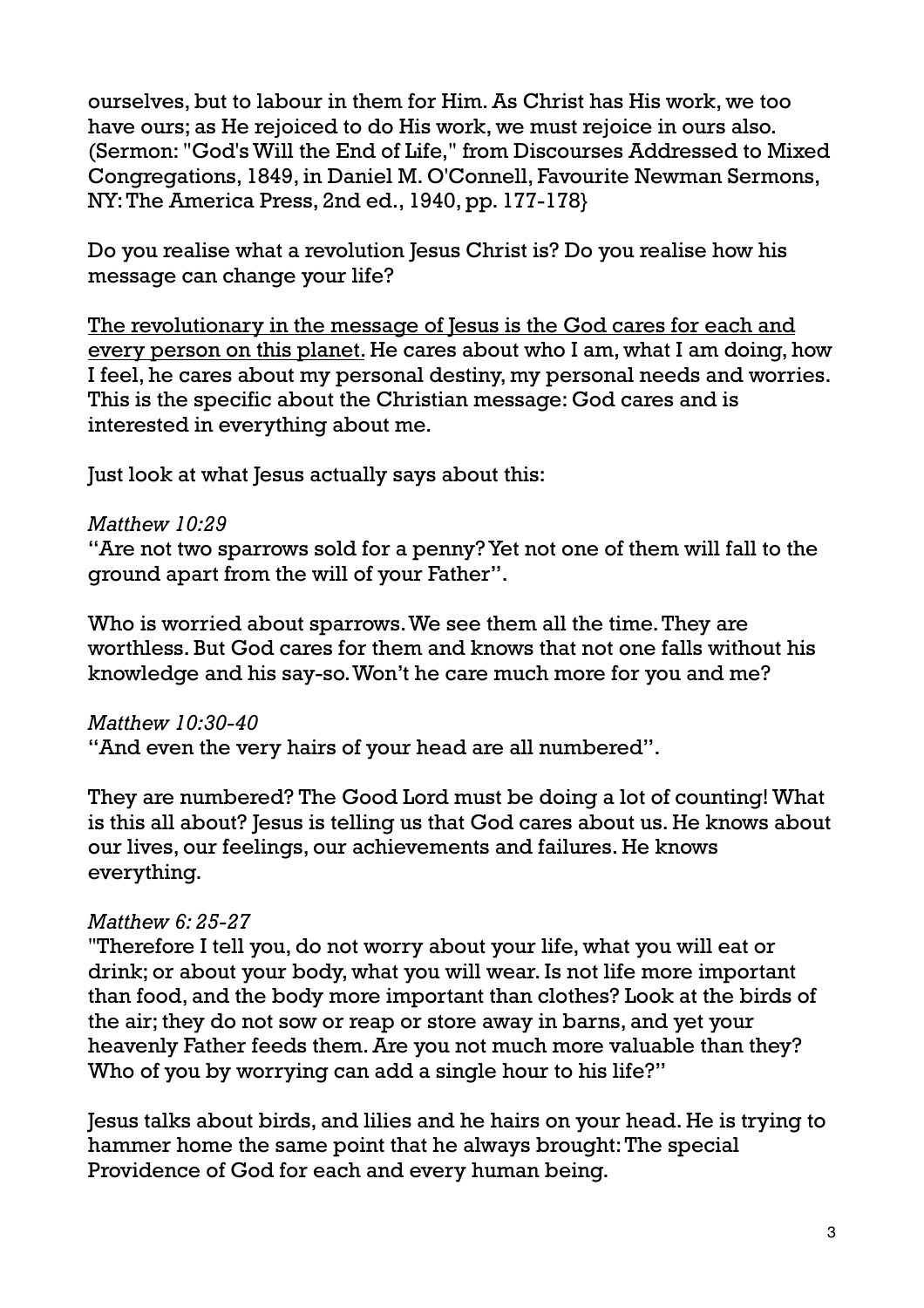Remember three parables from Luke's Gospel: The lost coin, the lost sheep, the lost son (see Luke 15). What have they all in common? There are all about the individual, not the crowd.

Many Christians don't really believe this. Or lat least, it has no impact on their life. They know that God calls each one of us by name, but it doesn't touch them inwardly. It is not a truth that is life-transforming for them.

We need to know that God is closer to us than we imagine. Why is it that today's Christians have very little resistance against evil, or why is it that we struggle so much to be really enthusiastic in doing good and changing things; why is it that we have no strength to reach for the stars, to go beyond the mediocre and become a hero or heroin?

We hear the message about a practical faith in Divine Providence, but we really don't take in the special Providence of God in my own life. Providence is always general, global – that's ok, but providence just for me – nah!

Ok, why is it so hard to believe in God's special Providence for me? Why do we struggle to believe it and make it a cornerstone of our spiritual journey?

The main reason is hat we have the wrong image of God. We don't see God as he is – we are missing something. God is a Father. His care for us is a gentle and tender care, he really pays attention to what is happening in our lives

## **Do not worry anxiously**

"Therefore I tell you, do not worry about your life, what you will eat or drink; or about your body, what you will wear. Is not life more important than food, and the body more important than clothes? Look at the birds of the air; they do not sow or reap or store away in barns, and yet your heavenly Father feeds them. Are you not much more valuable than they? Who of you by worrying can add a single hour to his life?" And why do you worry about clothes? See how the lilies of the field grow. They do not labor or spin. Yet I tell you that not even Solomon in all his splendor was dressed like one of these. If that is how God clothes the grass of the field, which is here today and tomorrow is thrown into the fire, will he not much more clothe you, O you of little faith? So do not worry, saying, 'What shall we eat?' or 'What shall we drink?' or 'What shall we wear?' For the pagans run after all these things, and your heavenly Father knows that you need them. But seek first his kingdom and his righteousness, and all these things will be given to you as well.Therefore do not worry about tomorrow, for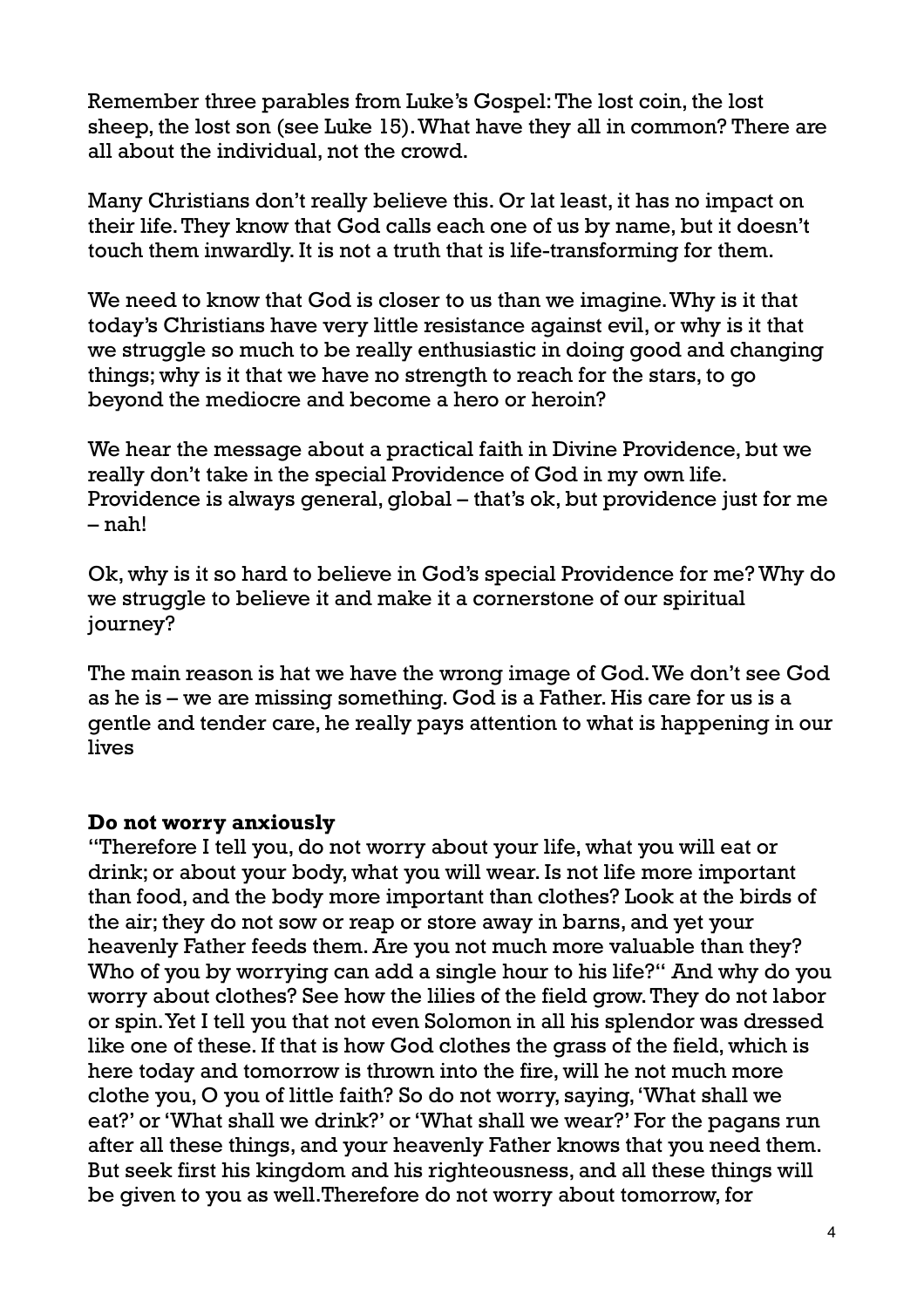tomorrow will worry about itself. Each day has enough trouble of its own". *(Matthew 6:25-34)*

Jesus is not advocating a shiftless, thriftless, thoughtless, improvident attitude to life; he is asking us to avoid a worried fear, which takes all the joy out of life.

The word which is used here is that word "merimnan" -- which means to worry anxiously. Jesus is here teaching a lesson which the people knew well -- the lesson of prudence on the one hand, and serenity and trust on the other.

Worry amounts to distrust of God. It is the attitude of a person who thinks that God will not fulfill the responsibilities He has as Creator toward His creation. It is a denial of God's character, as if God would have created a world of men, in order to, sadistically, enjoy seeing them die. Distrust of God means attributing to Him characteristics that are more cruel than those we assign to men.

The two typical diseases of modern life are the stomach ulcer and the coronary thrombosis, and in many cases both are the result of worry. It is a medical fact that those who laugh most live longest. The worry which we wears out the mind wears out the body along with it. Worry affects our judgement, lessons are a personal decision and renders us progressively incapable of dealing with life. Let each of us give our best to every situation -- we cannot give more -- and let us leave the rest to God.

Jesus goes on to advance to ways in which to defeat worry. The first is to seek first, to concentrate upon, the kingdom of God. We have seen that to be in the kingdom and to do the will of God is one and the same thing. To concentrate on the doing of, and the acceptance of, God's will is the way to defeat worry. It was Jesus's conviction that widely is banished when God becomes the dominating power of our lives.

Jesus also says that while he can be defeated when we acquire the art of living one day at a time. If each day is lives as it comes, if each task is done as it appears, then the sum of all the days is bound to be good. It is Jesus's advice that we should handle the demands of each day as it comes, without worrying about the unknown future and the things which may never happen.

Our faith in Divine Providence helps us, in the midst of so many insecurities and uncertainties, that we needn't worry anxiously about ourselves, about people, about things or the future. Why does God allow so much to change or allow many open questions to arise? Perhaps, he just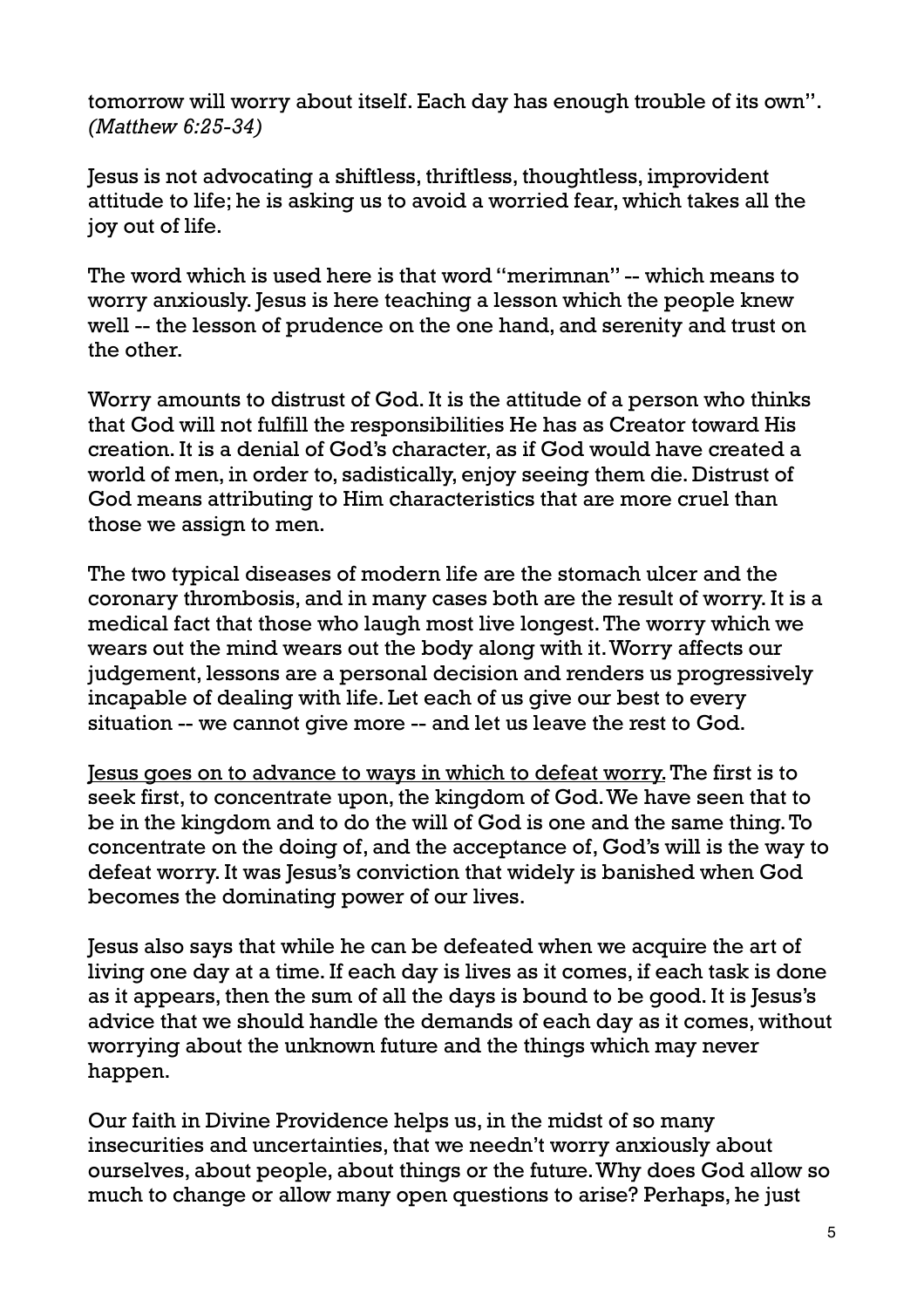wants to remind us, that he is still there, but he is still active in our lives, and that he will have the last word no matter what.

God will not take away all our worries. Why does he not take away all our worries? The reason can be hard to understand for us. He wants to make sure that we don't forget him. Through worries and troubles, he asks us to jump into his heart and find refuge and shelter there. He also wants to have a word in our lives.

Jesus asks us not to worry. What he means here precisely is that we should not worry anxiously. What do we usually worry about? We usually worry about how to make ends meet, about our health, about our loved ones, about finances. We need to have enough to eat, enough to drink, enough clothes to wear. All of this seems reasonable enough, however, Jesus asks us not to worry anxiously about these things.

We can also express is positively: "Seek first the Kingdom of God and his righteousness, and all these things will be giving you besides" (Matthew 6:33). Jesus says clearly "all these things" -- what we need to live, what we need to make us happy, etc. Naturally, we have two widely about our human lives in a healthy way. If we feel secure in all these things, then we probably have more energy and more time to dedicate ourselves to God and to feel that we belong to God and also to be available for the mission that he gives us.

The question is, what is the cure for worry? It seems to be the inclination of the human heart that is most difficult to evade. Our makeup is such that our spirit must be kept occupied. The solution must be sought, not in ceasing to worry, but in directing our energy to something else. Jesus advises: "Seek first his kingdom and his righteousness." Worry is the result of wrong priorities in life.

We all know that sometimes terrible and incomprehensible things happen to us. It seems that God allows injustices, atrocities and suffering to happen.

Why does he allow this to happen? If we are honest, one of the things we all treasure so much is our personal freedom -- and we don't take it lightly, but someone limits that freedom. The amazing thing is, God himself respects our freedom to a level that we can practically not imagine. He even seems to take the risk of people going to hell for eternity because he respects our personal freedom.

A powerful example of this, is the story of the rich young man who comes to Jesus and wants to follow him *(Matthew 19:16-22).* This young man wants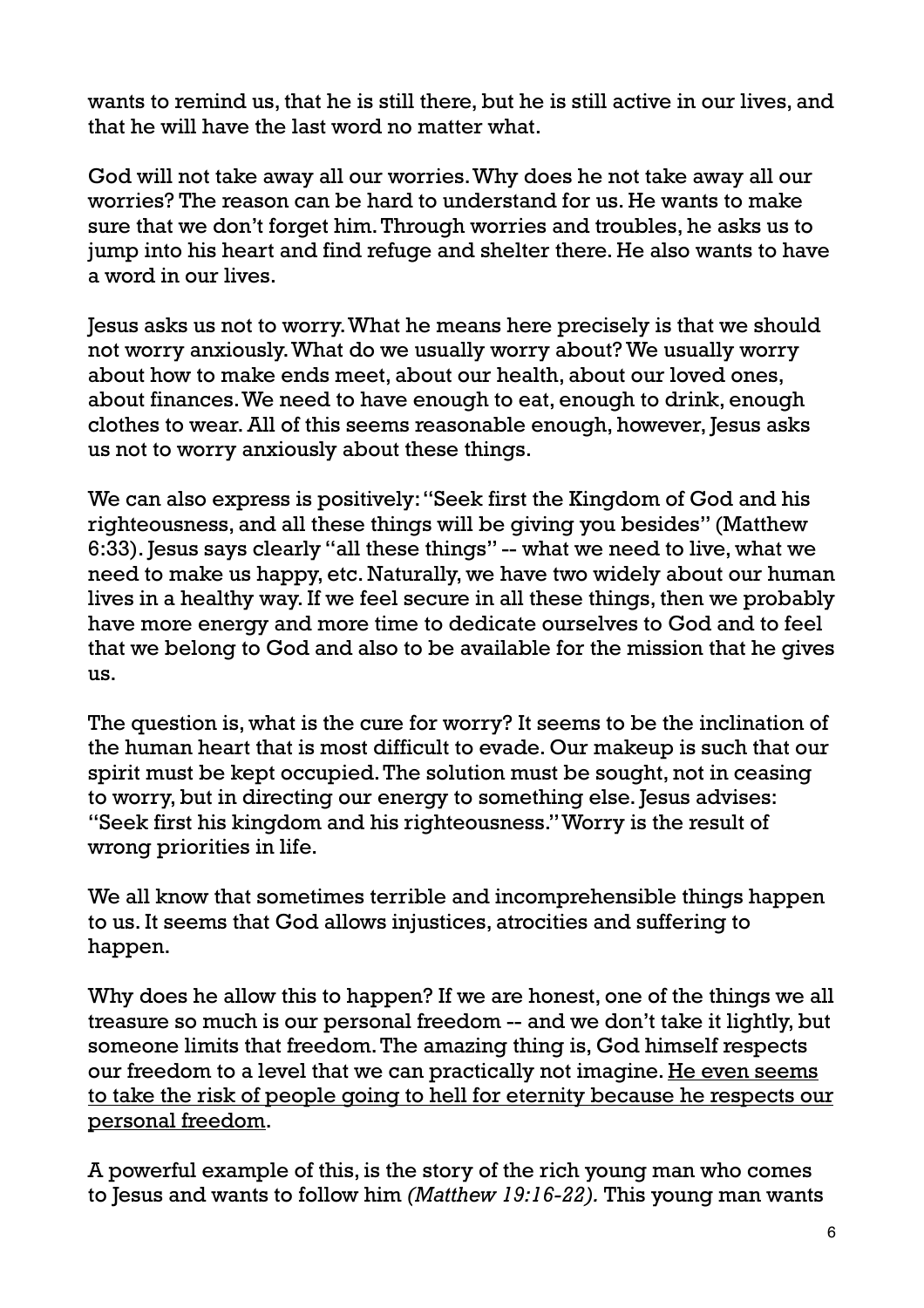to follow Jesus and asks him what he needs to do. Towards the end of the conversation Jesus simply says to him: "if you wish to be perfect, give what you have to the poor, and follow me!" Jesus says to him: "if you wish". In other words he respects the freedom of the individual. And you will notice, throughout the stories and episodes of the new Testament, Jesus always tries to win the freedom of the individual, and to awaken in them a desire to strive for ideals, and a desire to be generous and go beyond mediocrity. And he does all this out of love -- never put any other reason.

God has created our world and ordered our world according to freedom. Freedom is the key to understanding why God works the way he does. For example, he respects the freedom of the angels, and even when some of them turned against him, and decided not to obey; he respects the freedom of Adam and Eve, when they desired their own independence more than the desired God. Again and again, God gives the gift of freedom, but the perfection of his gifts requires our free decision, and a free choice.

## **The Reasons not to worry**

Why does God ask us not to worry? What is his reasoning? I think we could look at three reasons.

Firstly, Jesus wants to tell us that the things of this world, in spite of being so necessary, they are not eternal, they will pass, "rust and moths" will eat them away *(Matthew 6:19.20)*. He warns us not to become slaves to material things. These words of Jesus applied to us perhaps today more than ever, because we are living in a world which is through and through dependent on materialism and consumerism. We have two organise these things in our lives, we have to plan for them -- however, our Lord asks us not to worry about them in an anxious way. They should never become our priority. They are not the most important things in our lives. We have to be aware of the hierarchy of values in our lives and applied this hierarchy whenever we can.

Secondly, Jesus also gives us another reason: we cannot serve two masters *(Matthew 6:24)*. As human beings, we are limited in our ability to love. If our love is divided, then something or someone has to lose out at the end of the day. We have to be careful that the power of our love is not divided or a limited in different directions. If we do this, we will definitely run the risk that God will come to short. If we try and serve two masters, it seems that God, at the end of the day will always lose out.

And thirdly, Jesus gives us another reason not to worry anxiously about material things. Perhaps this is the hardest to accept and understand. God the Father, through our daily worries and needs, wants to actually draw attention to himself. He wants to remind us that he is also present in our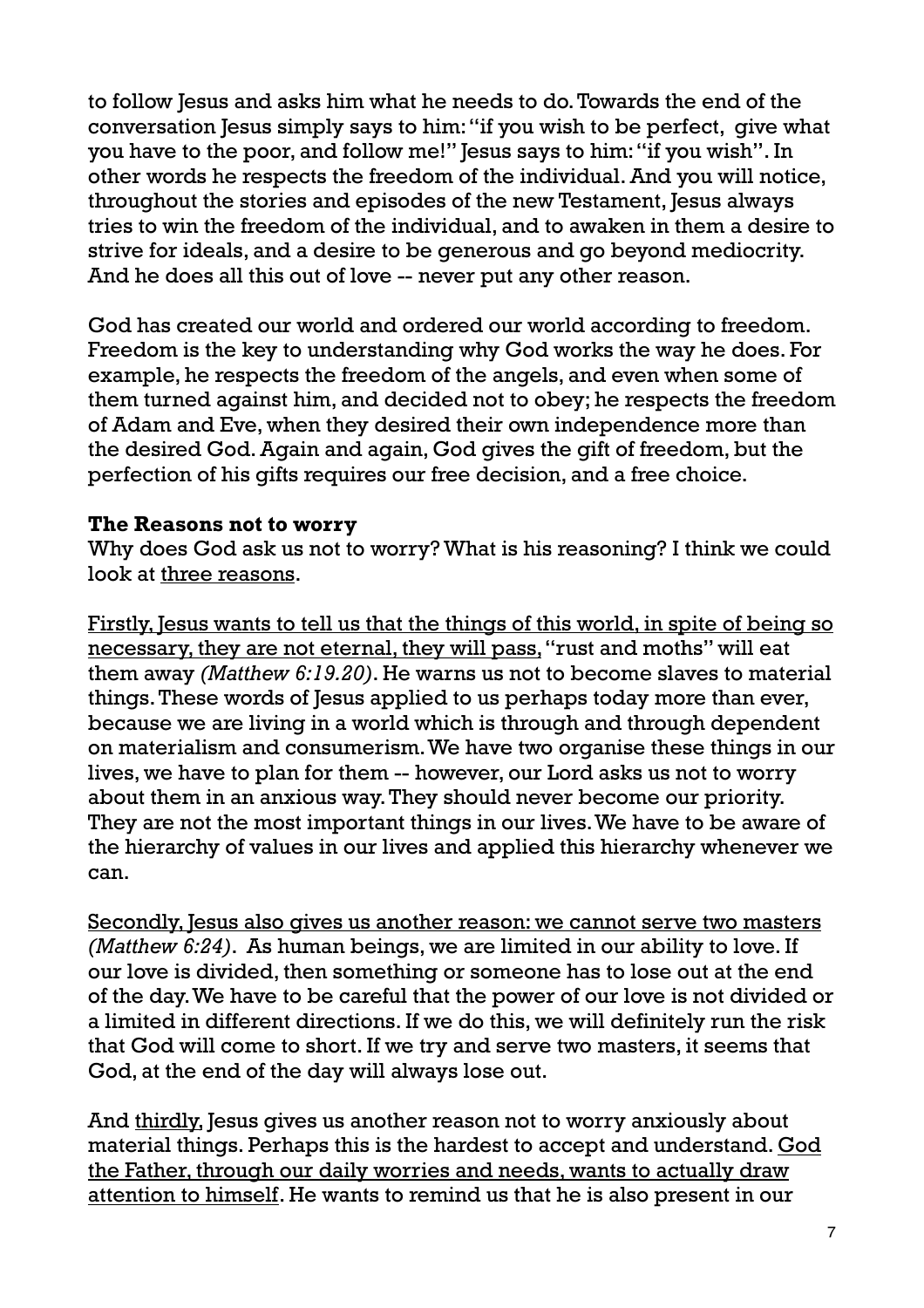lives. That is a great wisdom here. We all know, that when everything is going well, when we have no worries, and no difficulties, and no one needs, then we always run the risk of forgetting God. This is why God allows us to have worries -- so that we remember that we are, at the end of the day, dependent on him. He wants us to place our worries into his hands -- if it is worries about finances, about health, about faith, or about family.

Whatever it is, we should not worry anxiously. God allows our experience of helplessness, saw that he can be active in removing our helplessness. He wants us to be independent, he wants us to decide for ourselves, he wants us to make our own choices, however, there will always be times when we feel we cannot do this on our own. These are the times, that God uses so that we can draw him into our lives and ask him for help. When we feel helpless, we are dependent on his help and his grace -- his help.

In other words, he wants to tell us that the greatest "insurance" that we could ever have is simply to trust him and to trust in his fatherly love and care for each one of us. Seek first the Kingdom of God, seek God in your life, seek to do the works of God first, then everything else will be given to you besides -- everything else. Is this not a tremendous programme for our lives faith?

### **God cares for each one of us individually**

In Luke's gospel, in the 15th chapter, Jesus brings three parables to explain how God works and what his "method" is. Jesus makes us aware off how God works, so that we can do the same, and so that we can apply the same method.

The three parables are: the parable of the lost coin, the lost sheep, and the lost son, or as it is better known, the story of the prodigal son. All these stories, told by Jesus, have the aim to impress on his listeners that God is interested not only in the lost, but he cares for each and every individual.

Let us look at the story of the lost coin (*Luke 15:8-10).* A lady loses a coin, she leaves all the other coins and turns the house upside down to find this lost coin. Every businessman would tell us very quickly that the story doesn't make economic sense. The time she uses to search for a little coin should you be using in a more profitable way. It says she spent the whole day searching for the coin -- in other words -- around 12 hours. Just consider what she could have done, and what she could have achieved in 12 hours? It doesn't seem to make sense. What does this parable want to tell us? It wants to tell us that God looks after each individual was so much individual care and love, that he constantly runs the risk of appealing nonsensical. He wants to impress upon us that he loves us individually and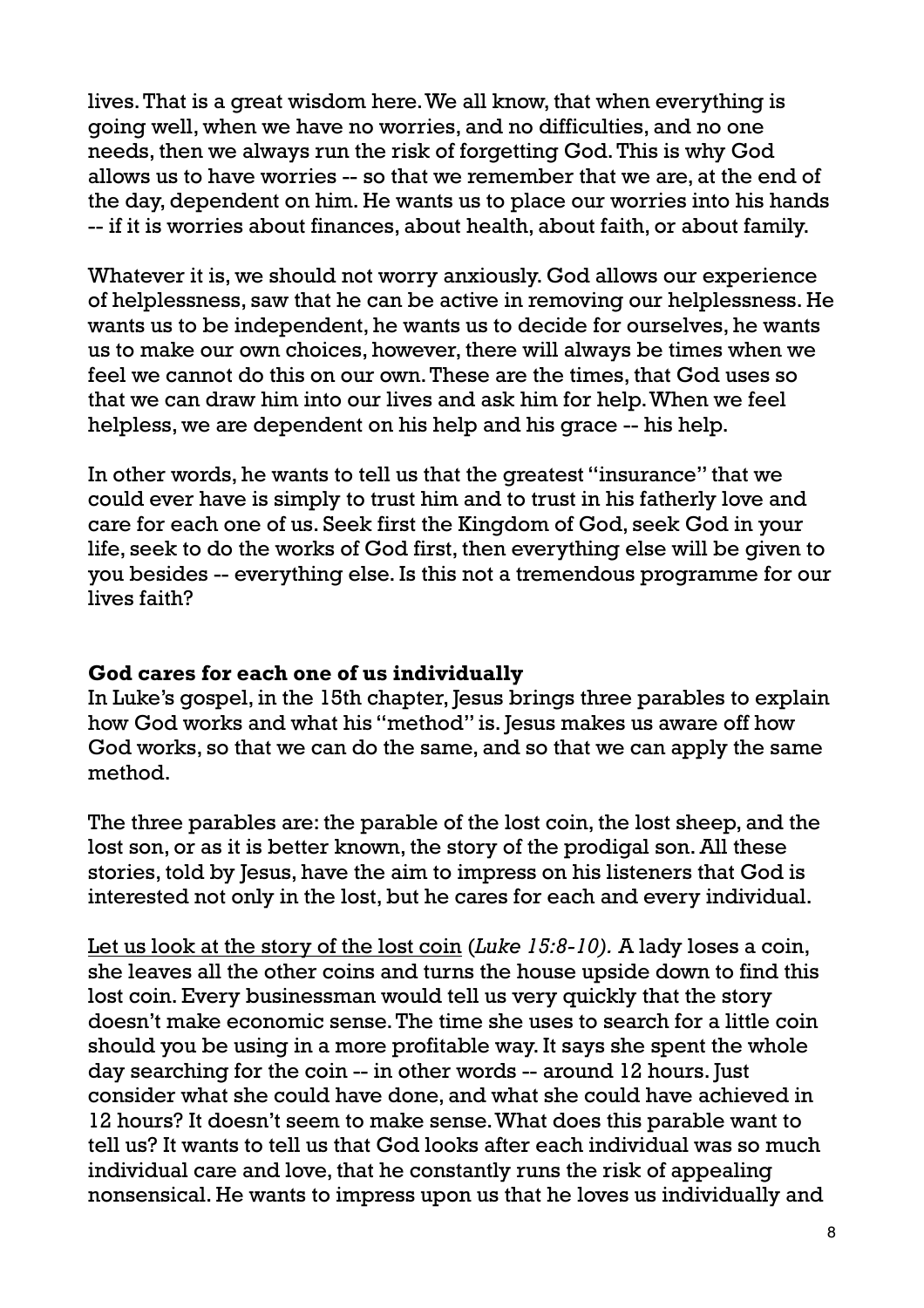unconditionally. He loves us so much, it is as if no one else in the whole world exists.

Let's now look at the story of the lost sheep. The Shepherd loses one sheep and he decides to leave the other 99 alone in the desert so that he can go off and find the lost sheep. Again, the same message comes across so strongly. God cares for each and every one of us. The individual means everything to God -- almost as if the others didn't exist at all. His love, his care is focused so completely and totally on each and every individual with all the small and big needs.

Then we have the third parable -- the story of the lost son. This story brings to mind the same message as the others, but that also includes something else which is equally important: the prodigal son experiences a great deal of human insecurity. He moves away to a foreign country, he leaves his home and what he knows. He then quite soon after runs out of money and resources, and basically loses all of his friends. He then experiences a great insecurity and an uncertain future. However, the experience of this in security is the driving force to find a deeper and more lasting security in God himself. God uses anything and everything has a ladder, as a way, so that we can find our way home to his heart, and then in his heart find our refuge and place of rest.

The story of the prodigal son, which has come to be known as the "Gospel within the Gospel" brings home the message of God the Father cares for each one of us: it is a care that looks for us when we are lost, it is a care that is merciful, and it is a care that makes us rejoice. In this parable, we can recognise the inner structures of the human condition from the perspective of security and insecurity.

At very end of the day, the prodigal son is looking for security in his life, he is looking for an anchor that will keep him secure. All human securities have been taken from him: a home, friends and acquaintances, money, a job and even food. This experience of insecurity and uncertainty about the future becomes the driving force to search for a greater and lasting security that can only be found in God himself. at the end of the day, what is the purpose of the experience of insecurity, also in our faith? God wants nothing more than to become the "magnet" that will draw us completely to him.

## **A "Pumpkin Faith"**

Practical faith in Divine Providence wants to show us the way how we, through any darkness of our times, can hold on to the hand of God our Father. We must be aware, however, that this always includes taking a risk. This is self understood for those who daily live out of the reality of the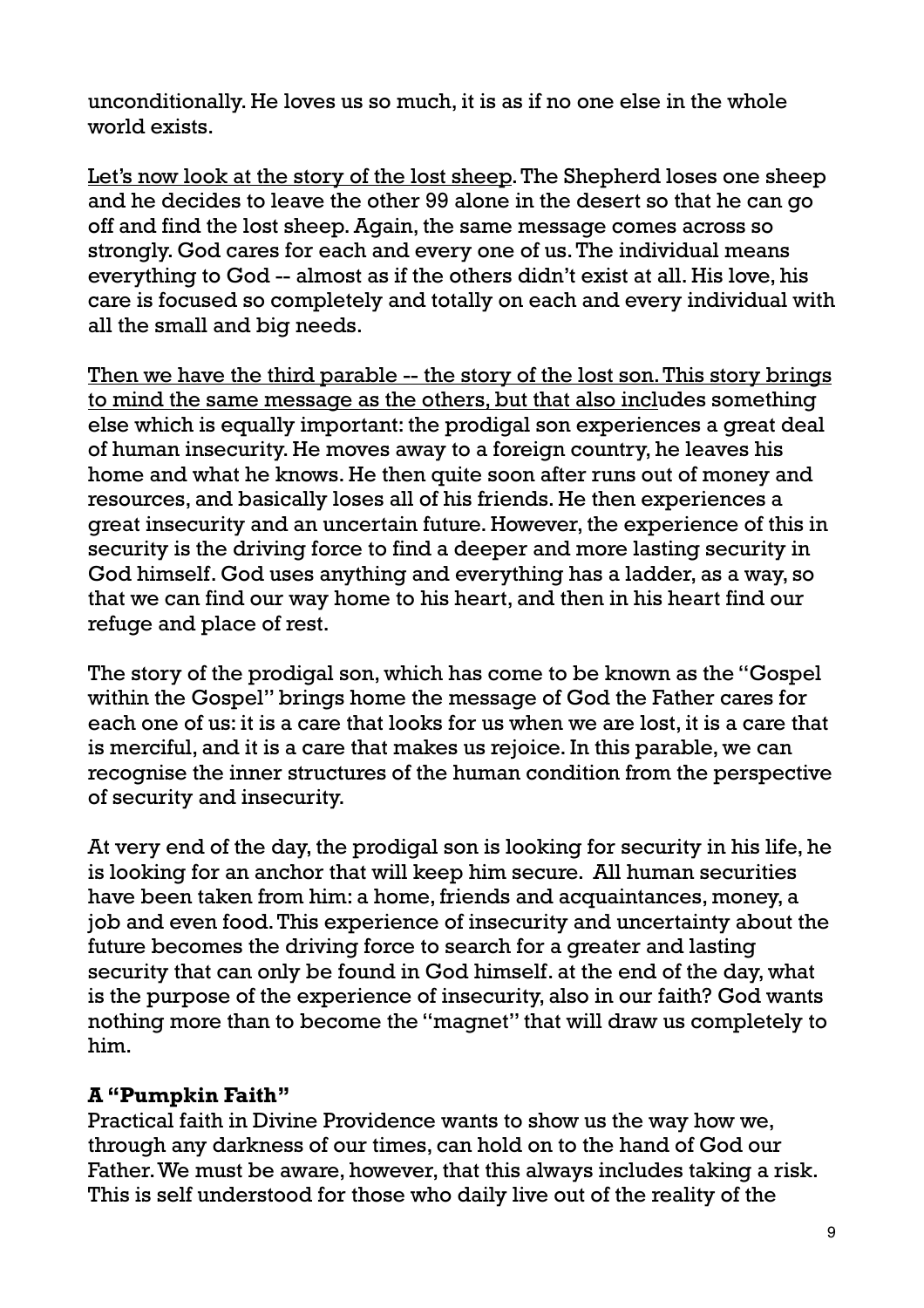supernatural world. The question is, where are the people who live completely out of this world?

Here, we can bring to mind again the image of "pumpkin faith". The verse comes from Angelus Silesius:

*A mustard seed of faith can hurl mountains into the sea; imagine what our faith could do if it pumpkin-size would be?*

## **Training in Divine Providence**

How do we train ourselves in a practical faith in Divine Providence?

The most important thing, is that we develop in ourselves and authentic dialogue of love with God, and authentic "Love connection" with God. It is important to stress and emphasise that we have two do something about this. We have to roll up our sleeves and put some effort into this, otherwise it simply won't work. How can we develop this "Love connection"? In three ways:

Discover God in everyone and in everything Talk to God everyday Make a sacrifice for God every day.

If we ask ourselves these three questions, we can test regularly the quality and the measure of our "Love connection" with God. This is the best and the easiest way to come to an accurate diagnosis of our relationship with God. Sometimes the first aspect is lacking in us, sometimes the second, sometimes the third; perhaps there are even signs that all three are quite missing in our lives. All three naturally belong together in one unity; they are like three sides of the same process of life. However, it is often necessary to emphasise the one or the other, and could do one or the other in the foreground. If you want to have an accurate diagnosis of your personal spiritual life then simply ask yourself how these three aspects are doing in your life.

If any of these aspects are going to take all in our lives saw that this "Love connection" with God becomes strong and vibrant, then we have to remind ourselves of the foundation -- we had to remind ourselves of the solid truths that make up the foundation.

Firstly, God is a reality. He is not a bland idea that we have somehow made up together. He is a reality.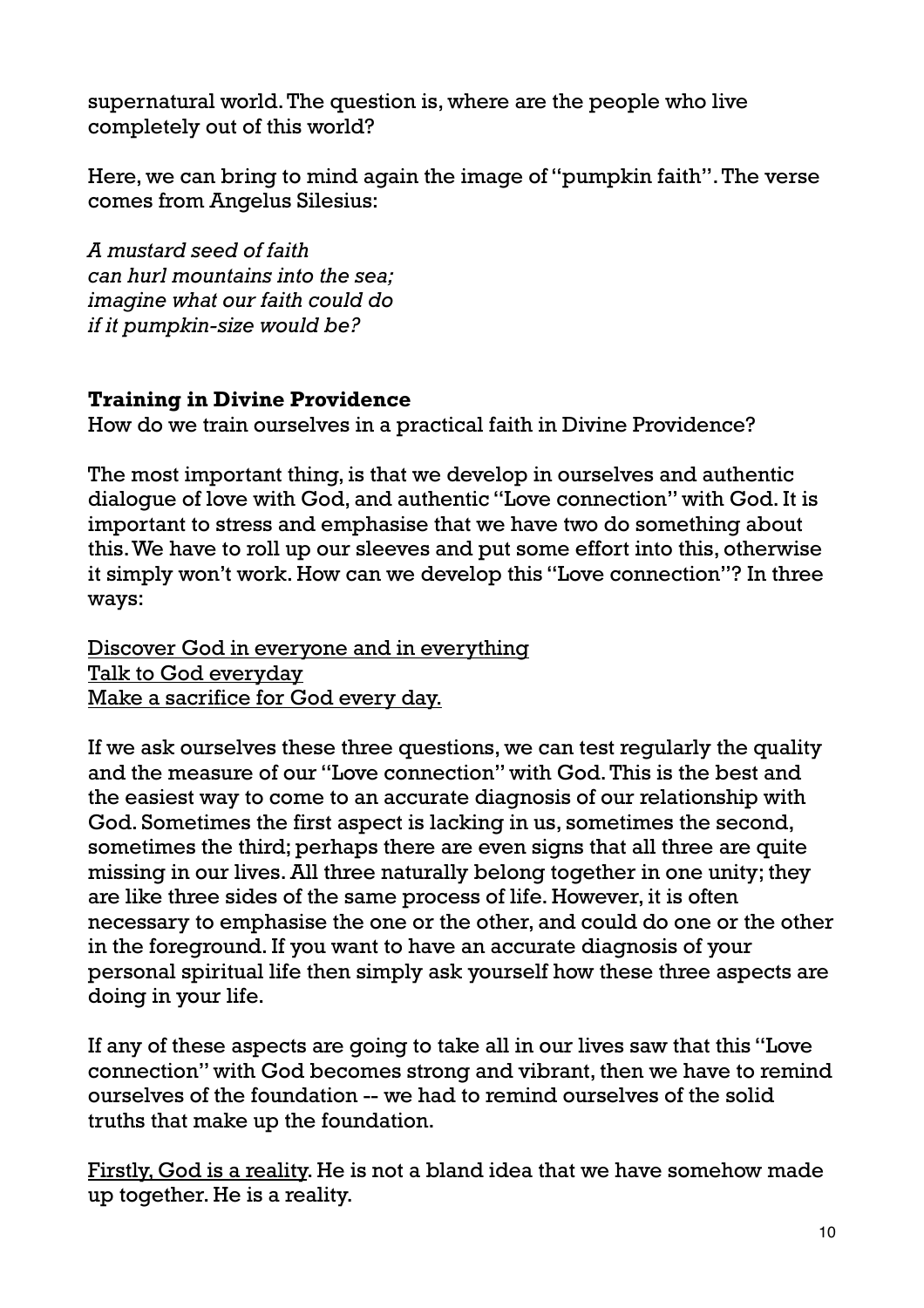### Secondly, God is a person.

## Thirdly, we cannot escape from God.

Immediately, we can think of the beautiful Psalm 139:

"Where can I hide from your spirit? From your presence, where can I flee? If I ascend to the heavens, you are there; if I lie down in Sheol, you are there too. If I fly with the wings of dawn and alight beyond the sea. Even there your hand will guide me, and your right hand hold me fast. *(Psalm 139)*

The Psalm reminds us that God is everywhere. We cannot escape from God -- he is omnipresent. In every situation, we will encounter him, and he encounters us in every moment of every day. We can understand this if we understand the dynamics of love. Love moves us to be together -- love once union. We cannot escape from God, because he always wants to be with us, and in love we try always to be with him. Basically, this is the foundation of our "Love connection" with God.

### Discover God in everyone and in everything

The first thing we need to do, to train ourselves in a practical faith in Divine Providence, is to discoverGod everywhere. God is real, and he is not a fictional character. If God is with me the whole day, and he is present and active in my life, then it makes sense that I try and look upon him in faith. God looks at me every moment of every day, and I try to look back at him; God is with me every moment of every day, and I try to be close to him. It is very important, that we are talking here about "looking" at God -- not thinking about God. This is very important, because thinking about God all the time, just like thinking about anything all the time, simply makes is tired and we're as is out. However, looking at God and faith is something quite different. It presupposes, that there is a quality in my soul that is strongly drawn to him.

An example of this, it is the truth that each and every one of us are "temples of the holy spirit -- in other words, we are all like churches dedicated to the Blessed Trinity. God lives in me and he also lives in all the people around me. Just as we should never defile a church, we should never defile a human being -- who is God's temple.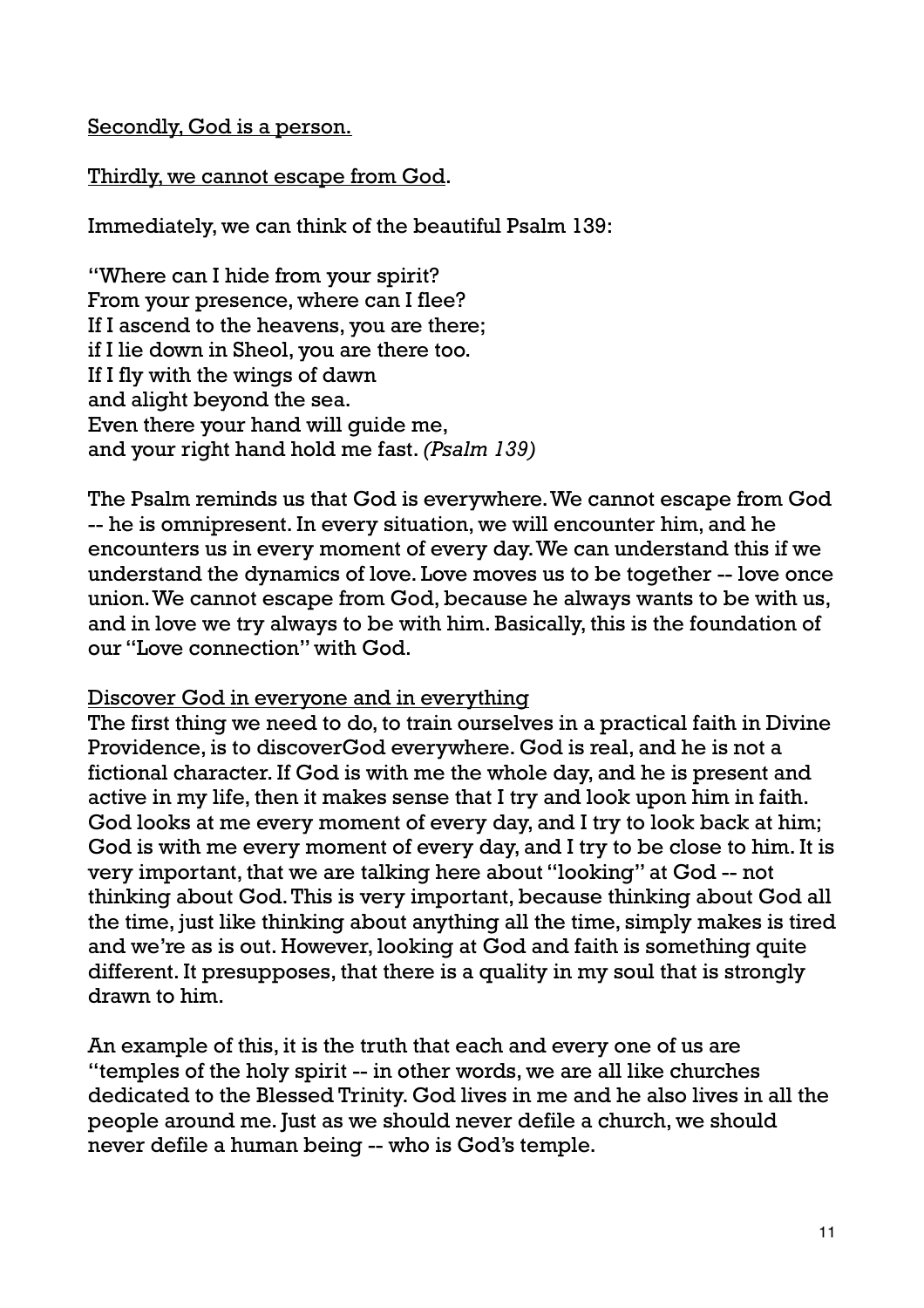Father Kentenich used to like to compare the sanctuary lamp that always bonds in the church, indicating the presence of Christ in the Eucharist, to people's eyes. The sanctuary lamp indicates the presence of God, and the eyes of another human being as a reminder that God is present in them. They remind us of the presence of the living God in human soul.

We can look upon God in the soul of the people around us, in the Eucharist, or in the other sacraments, however, we can also look upon God in his interventions. God is behind everything that happens, behind every happening and event, even behind tragedies and suffering, even behind the confusion of our times -- be it in our personal lives, and in the life of society.

Father Kentenich once used the following image: imagine it is in the middle of winter and there is lots and lots of snow and I am going for a walk in the snow, and suddenly from nowhere, a snowball lands right at the back of my neck. I am taken by surprise and I feel the ice-cold snow running down my back. I turn round in anger to confront the person who has thrown the snowball. And then, I realise, it is my best friend that through the snowball at me, with the best of intentions. What happens then? We usually make a bittersweet face. We realise that no malice was intended -- after all -- it was thrown by my best friend.

Behind everything that happens to us in our lives, every event be it a happy one on a difficult one, we can discover other hand of our heavenly Father. If we have achieved this, we have achieved this, we have achieved a great maturity in faith. However, we have two train ourselves and this. We have to train ourselves every day to look upon God and faith, and to see God behind the things that happen.

As Christians today, we have sometimes lost the "crispiness" of faith, or the "freshness" of faith. We need a faith today that smells like "freshly baked bread". There is no smell like it, that works so attractively. To a great extent, we have all lost this "freshness". If we look into the souls of the people around us, then we notice that the human soul seems to have shrunk a great deal.

We know so much about so many things. Particularly young people, regarding the media, communication technology, nor much more than we do. Sometimes I think, if we did an exam between us and our young people, they would win hands down. All we know so much, we know so little about the supernatural reality, and we apply it so little in our daily lives. It seems that we have swept away a whole dimension of the essential knowledge. And what dimension is that? It is knowledge about God, and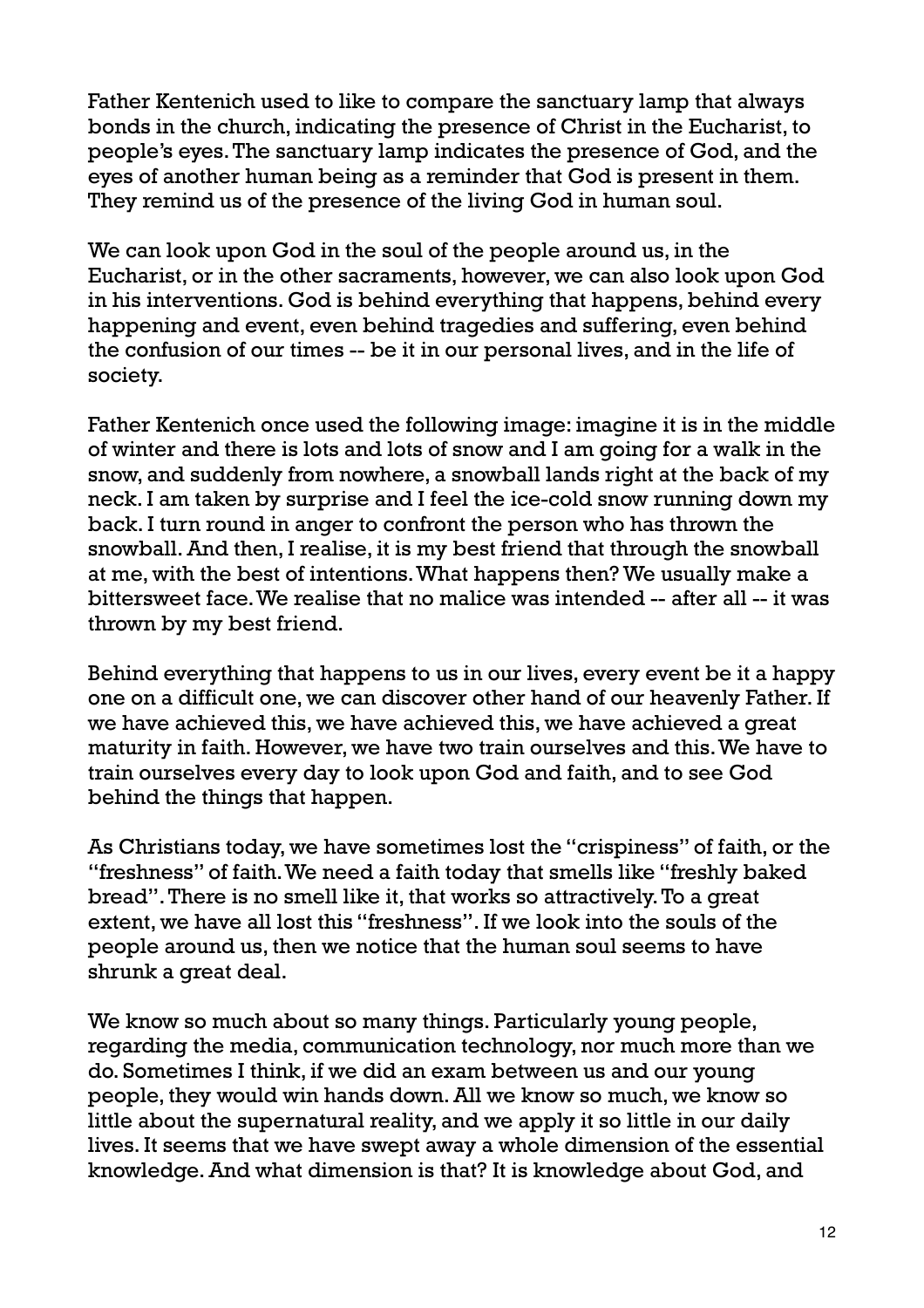about the supernatural, invisible world. We need again the courage to rediscover this world and to conquer that again for ourselves.

## Talk to God everyday

This simply means, that we need short moments in our days where we simply say a little prayer to God. If we love God, and in the measure that we do love him, we want to be with him and , and we want to be in communion with him. This is the philosophy of love: Love is that unites us, and makes us the same. For this reason, love always wants to draw us together. Jesus often spoke about "abiding" in him -- in other words, finding our rest in him, simply being with God. Normally, we can achieve this in two distinct ways:

We can talk to God in prayer using a thought or an idea, we can be with God in prayer using an emotion, the feeling. Using a thought or an idea usually means that we choose a special truth and simply go through it again with God -- we talk to God about it and we listen to what God has to say. If we abide with God through a feeling, then we allow our emotions and other emotional life to kick in.

This can also include a special or favourite situation or experience, that we would like to go over with God again. For example, when St Francis of Assisi used to pray, he would often pray with feelings and through emotions. He would he would pray "my Lord and my God" and just let a feeling of love, of warmth and dedication to God fill him completely. It is important that we take this on board, so that we don't think that praying to God every day often means that we have to develop some kind of "brain gymnastics".

So we need to find lots of little times in our daily life to create a moment like this. Again, it usually kinds of suffering or a worry and in the evening, when our human nature starts to relax and rest, then a religious side starts to break through. As soon as we feel calm and we start to truly relax, the religious person in us starts to make itself known. So we have to be careful, that not a long time passes before we see a "loving hello" to God.

Remember, when we speak to God we should always speak from the heart and we should use the words and feelings that come naturally to us. We don't need some special solemn or theological language. God also speaks Glaswegian. We have to be careful that we don't fall into a cold formalism in our personal lives of prayer.

During the day, we need lots of little "prayer pauses" -- creative pauses. We need to build policies into our work and into a leisure, so that we have real times where we can connect again to God. Prayer should never become them an expression of some kind of performance or achievement -- our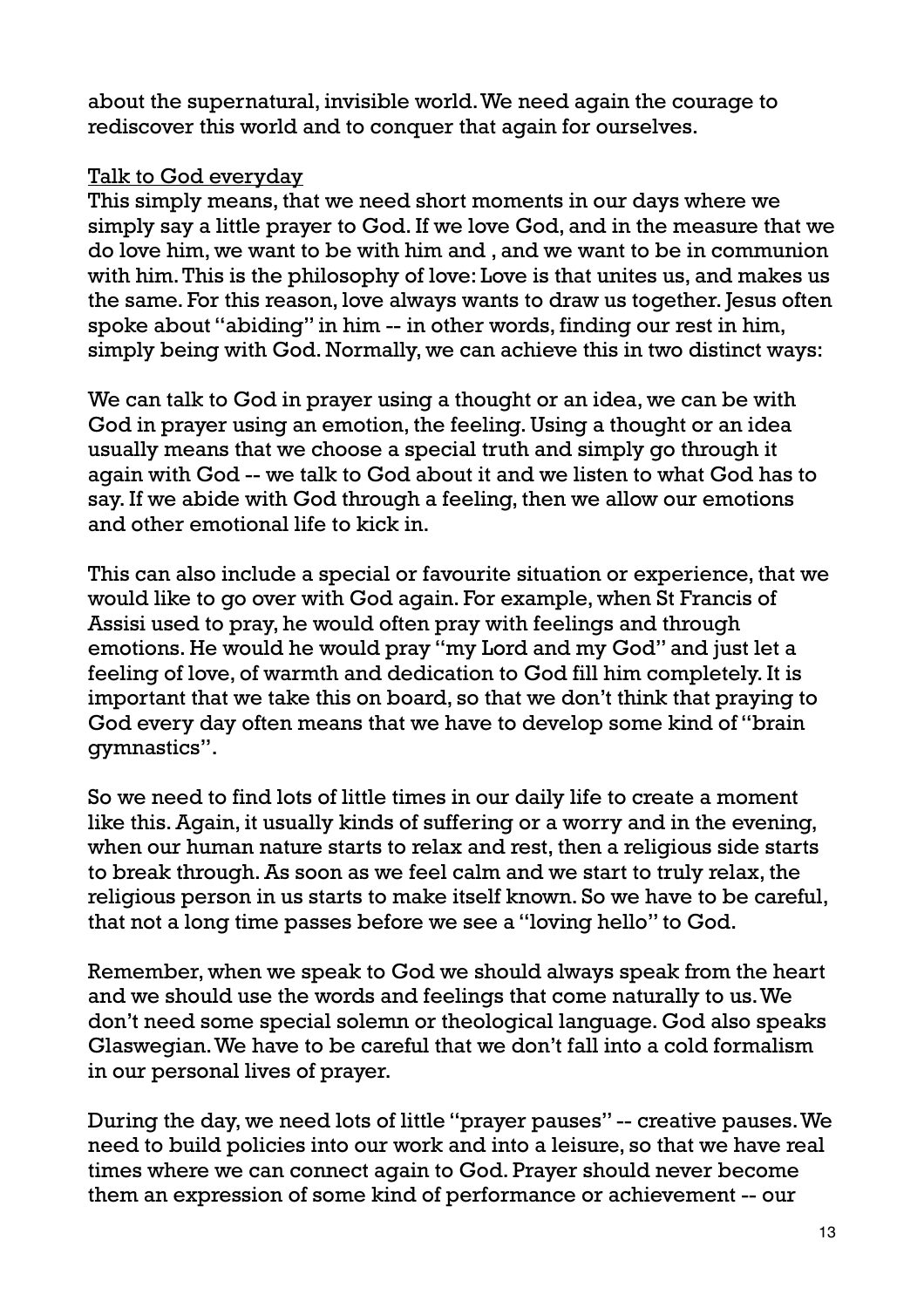prayer should always be an expression of our personal bond of love with God.

It is interesting, that when St Paul talks about prayer, he simply says that we should pray always *(Ephesians 6:18)*. Obviously, St Paul isn't just speaking about oral prayer, we would have to be muttering away constantly during the day. He is also speaking here about what we call "the prayer of the heart". The prayer of the heart is, if you like, a basic attitude of the heart, which includes abandoning and surrendering ourselves to God. It means striving for an undivided heart, it means giving our hearts to God -- to him, to his wishes and to his plans for us. In other words, we don't want to deny God anything. At the end of the day, this type of prayer -- the prayer of the heart -- is the aim of any religious education.

Prayer should always be an expression of our own personal needs, and our own personal longings. It doesn't make much sense just to pray any prayer that comes along, simply for the sake of praying. We need time for this and we need moments of peace and quiet. Living today means that we have endure so many impressions in 24 hours. We are confronted with noise, with ideas, with offers, with challenges all day. And very often, we can work through all these impressions very well. So we need to have the courage and the strength to "turn off the tap". If we are able to do this, we are speaking about a great source of strength in our spiritual life. In this way, we actually help herself to work through the many impressions which confronts us every day.

It is also important in our lives of prayer to remember the period of petition. This prayer is very powerful because we have to learn again to ask God for the things we need. However, we must remember, that when we pray for anything, we pray on the basis that God's will be done and not I will. Asking for things, does not mean that we want to change God's mind on making do the things we want. We should have enough trust to bring all our petitions and needs to God but always with the proviso that it is God's will and plan that matters, and not ours.

The covenant of love with our Lady has four constitutive elements: it is a gift of love, it's then that of love, a sharing of love and a demand of love. Because of the covenant of love with her lady, we have the right to everything that belongs to her.

Another important kind of prayer is the prayer of gratitude, of thanksgiving. We cannot pray this prayer enough during the day. There is a Russian legend, that tells the story, that God was getting a little bit bored in heaven only wanted something different for a change. So he invited all the virtues to a fantastic meal. All the virtues come together in heaven and the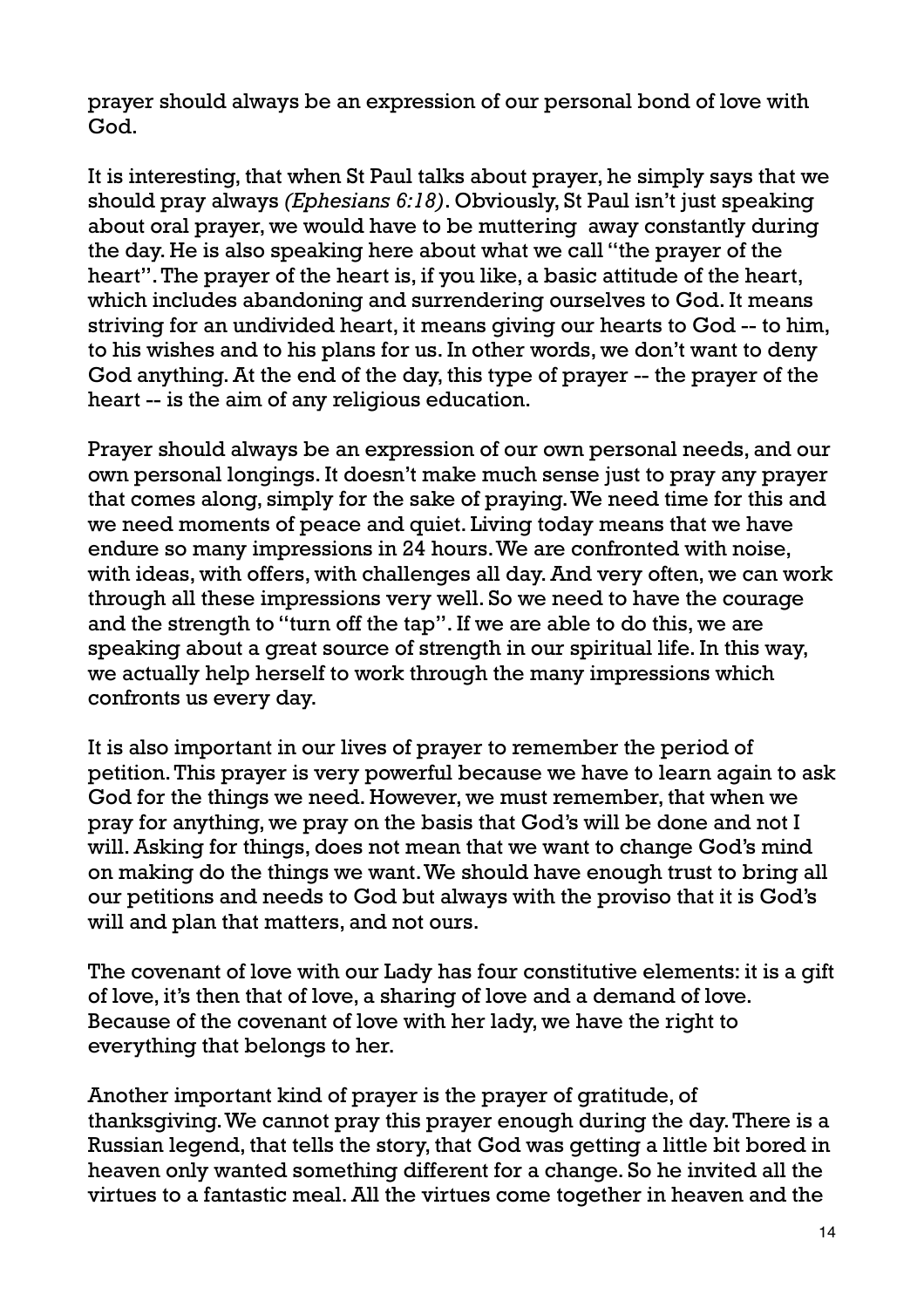old take their places at the table prepared for them. However, two virtues seem to be a bit lost and walk round the table are avoiding each other. Every time they look at each other, they turn away and go in another direction. God is watching this, and he's having a good laugh at their antics. As they get near to God again, he stops and and he invites them to hold each other's hands. And then God says to everyone at the table, who are wondering what is going on, he says: "Let me introduce you to charity on the right and to gratitude on the left." And then he adds, "for the first time since the creation of the world, charity and gratitude have found each other".

In other words, we receive so many graces and gifts of God. Most of the time these gifts come from the people around us. Every day, we have to stop and thank God for the gift he gives us -- in other words, we have to become more and more, people who are genuinely grateful and express that attitude as much as they can. "Deo Gratias People".

## Make a sacrifice for God every day

A practical faith in Divine Providence is only possible if we have a genuine spirit of sacrifice. Very often, the sacrifices that we can make for God, are not the usual range of sacrifices that would immediately coming to mind: like visiting someone, or fasting or saying extra prayers are going to holy mass during the week, etc.

Probably, for us the biggest source of sacrifices, are the sacrifices that involve our understanding. Normally, when we think of sacrifices we firstly think of physical ones. However, sometimes mental sacrifices can demand more of us. To allow ourselves to be guided by God, and to be open for God's will and our life, this very often requires from us that we give up the right to understand or to know why God is asking this from us. Without doubt, this can be a very big sacrifice. This is truly a "leap of faith". Very often, we cannot understand why, we don't see the way forward, or the sense in it.

We like to feel in control, and most of the time we feel in control when we think we have understood what was going on. However, very often the good Lord does a bit of 10 pin bowling in our lives and he makes sure that the skittles are flying everywhere. This is practical faith can Divine Providence -- it means seeing a "yes" from the heart to the dark times when we don't understand.

This third aspect of making a sacrifice regard every day, and of a genuine spirit of sacrifice in our lives is so important for a living out of Divine Providence. There are three reasons for this: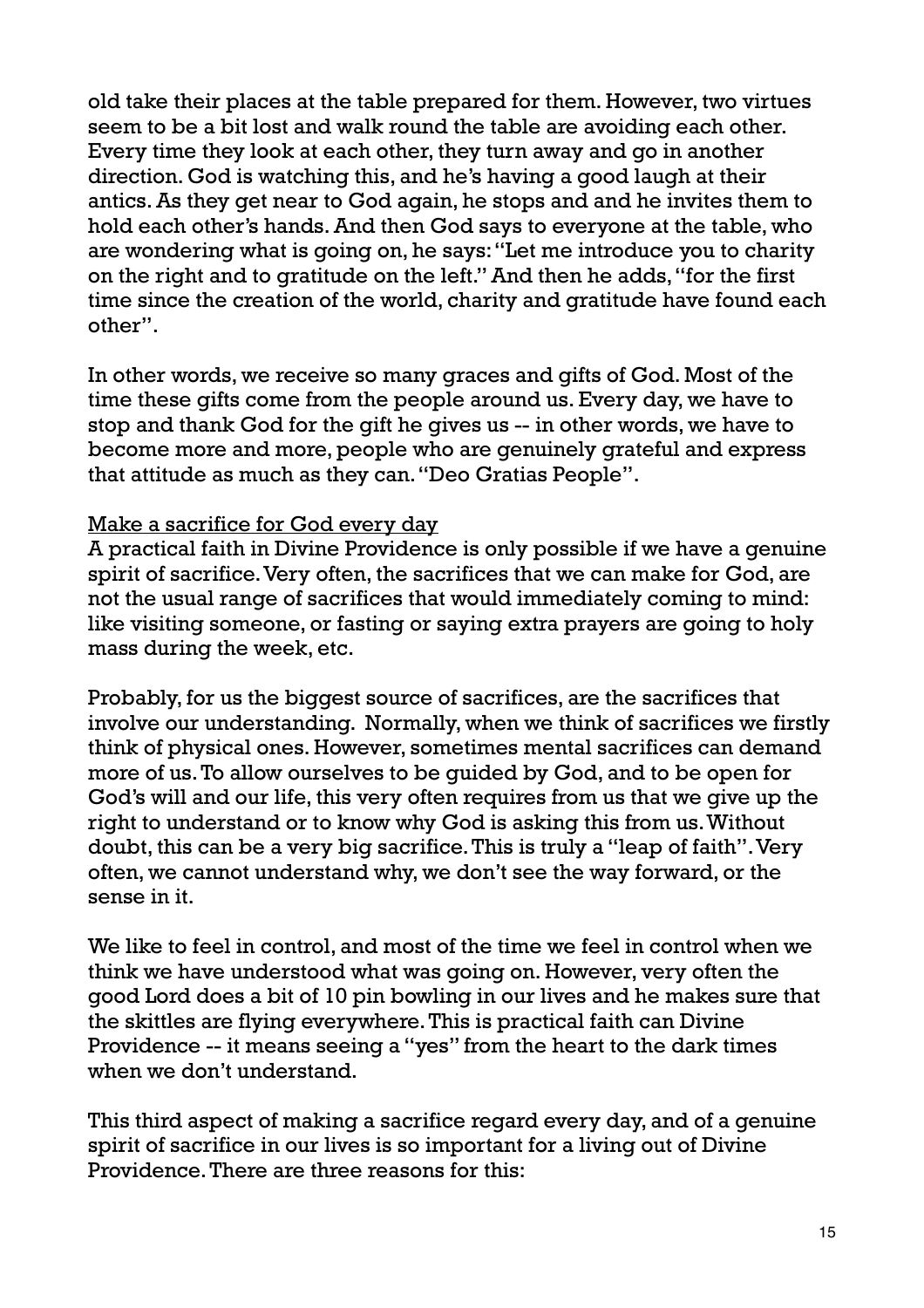The first reason can be understood in the nature of love. We are all affected by original sin, and we all live every day the consequences of original sin. This means, that there is no love without sacrifice -- sacrifice simply belongs to any real expression of love. We know what love is -- Love is up over that unites us, and a parrot that makes us the same. In love we make ourselves a gift to another person. However, if we give ourselves to someone else, then we have two good are all needs and their own desires in the background. And this is where sacrifice comes in. The stronger the love, the greater the desire to give ourselves completely. More than more, we have two become men and women who are able to love in a big way.

A second reason why we cannot live without sacrifice lies in our human nature again. Because of the effects of original sin in our lives, it is as if our human nature has been split. This means we struggle to identify with higher and more noble values in our lives and realise these values, if we don't give up on the lesser values. We experience today the effects of hedonism, materialism and consumerism. Many people organise their lives around pleasure, around appearance and fitness and health, around money and how to get more of it. If we wish to embrace the higher, spiritual values, then we have to let go somehow of the lesser values. And this must necessarily include sacrifice.

And finally, the third reason: we have looked at the nature of love, human nature and now we can look at the nature of grace. The grace that we receive, has been won for us through the cross and passion of Jesus Christ. For this reason, there is no grace without the cross. At the end of every mass, we are blessed in the sign of the cross; we are blessed in this sign because we see the cross as a source of grace. Because of this, we have two include and be aware of sacrifice in our lives.

Let us now look at other kinds of sacrifice briefly.

There are sacrifices which come from our profession; t here are also sacrifices which a particular situation demands of us; nd that our sacrifices which comes from the struggle to enoble are human nature and do something about her limitations.

## **We change inside**

If we grow into a practical faith and Divine Providence, then we start to change inside. We actually become different. This difference shows itself in three ways:

Someone who lives by Divine Providence firstly sees clearer, sees further and sees deeper -- he sees everything with God's eyes, he sees people in a different way, he has a deeper understanding for the values from the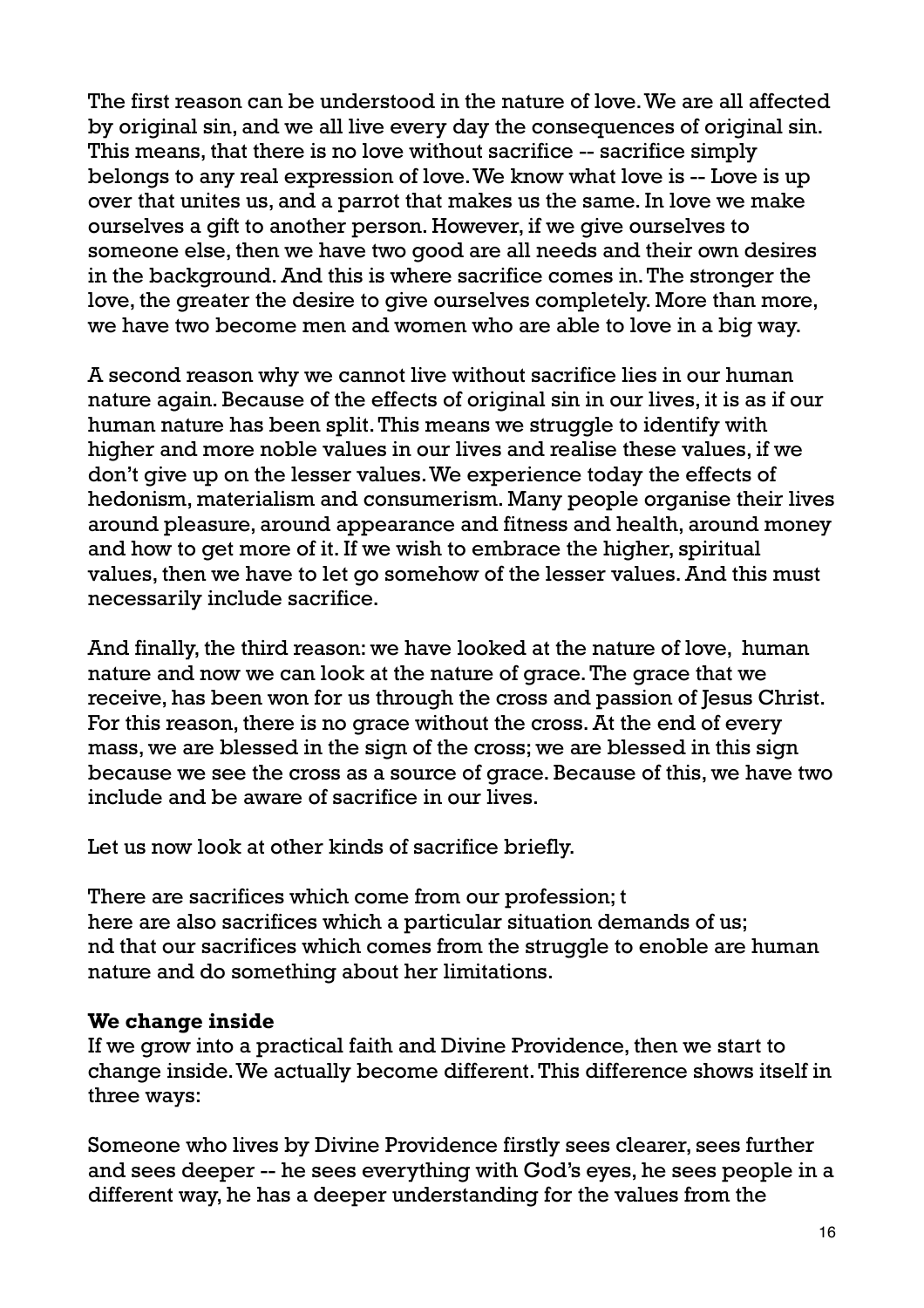"citizenship of heaven" *(Philippians 3:20)*. He has a keen sense for the supernatural world, and becomes "at home" in this world. He sees God everywhere and in everything that happens he can sense the presence of God.

Secondly, the person who strives to live a life in Divine Providence is a courageous person. He or she allows a deep courage to grow in his heart because he never feels separated from God, and because he never feels separated from God, he has never separated from God's strength, help and power.

And thirdly, the person who strives to live a practical faith in Divine Providence is also someone who is confident that God will be victorious, but God's love will triumph, that God will have the last word.

# **Are You a 3G Catholic?**

Are we, in other words, "3G catholics"? I propose that, to get the Gospel message out to a culture that has eclipsed Jesus out of its vision, we need to

Get off the couch and bring souls to Christ Get reconnected to the mission for all the baptized to spread the Gospel, no matter what our age Get over ourselves; it is all about God's grace

In 1988, Pope John Paul II wrote a letter called On the Vocation and the Mission of the Lay Faithful in the Church and in the World (Christifideles Laici). In this address to the Church he used Matthew 20 to explain why the lay faithful needed to go out and bring Jesus to the world and souls to Christ. Essentially he is asking us to get off the couch and bring souls to Christ.

The First "G": Get Off the Couch and Bring Souls to Christ! Jesus says, "You too go into my vineyard" (Mt 20:4). In the Gospel of Matthew 20:1-16, the "marketplace" is the world, the "vineyard" is the Church where God wants us to bring souls, and the "landowner" is God the Father who hires us "to bring souls into his Kingdom."

Among the many problems facing the world, one stands out from the rest, namely, how few people know Christ on a personal basis. Many people live and die without ever knowing Christ on a personal basis.

"Since the work that awaits everyone in the vineyard of the Lord is so great, there is no place for idleness."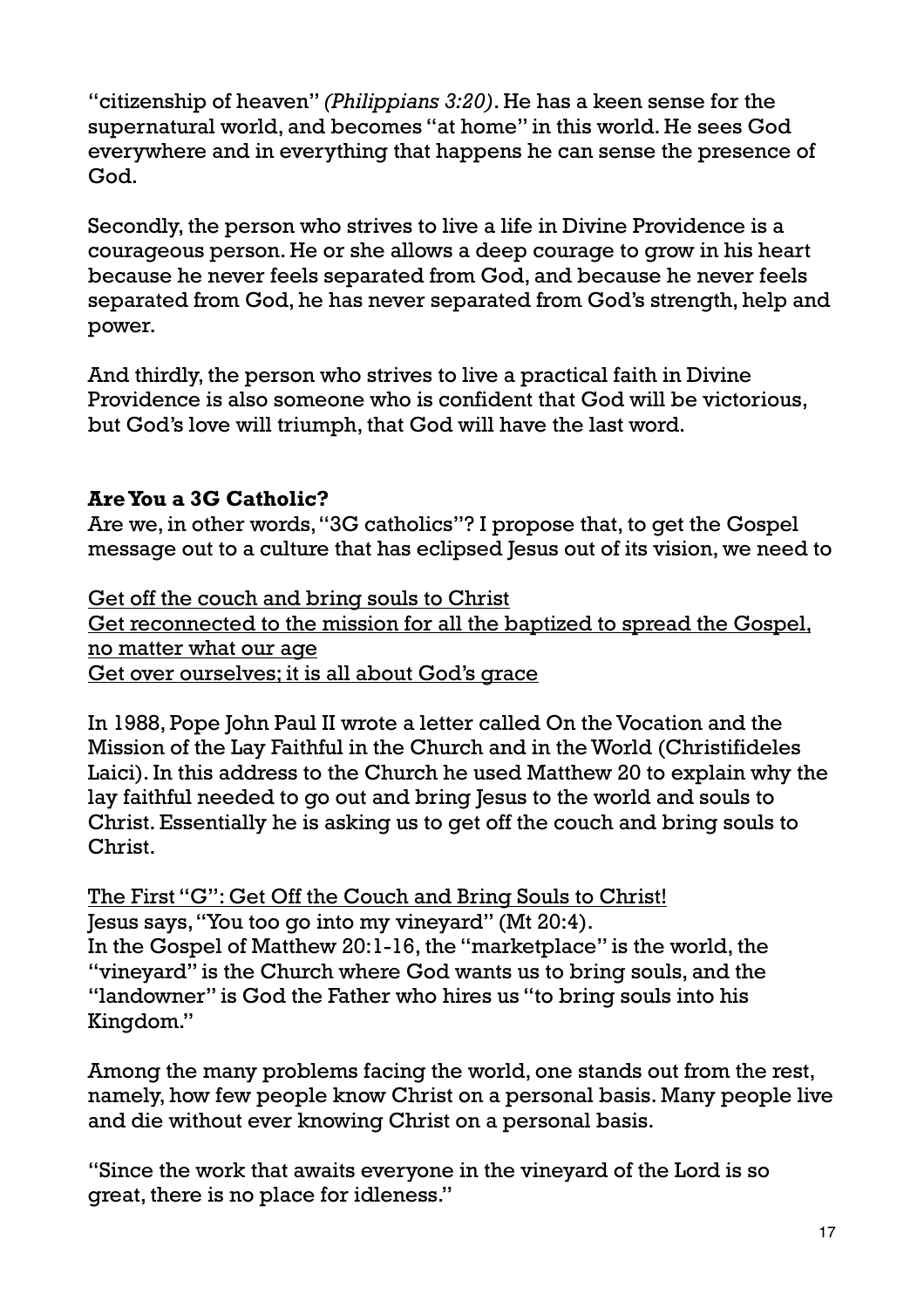St. Gregory the Great says, "Each one should examine themselves to see how energetically they are working in the vineyard of the Sower. Perhaps we have not dedicated everything we have to the service of the Lord. The people who really work for him . . . are those who are anxious to win souls and bring others to the vineyard" (St. Gregory the Great, Homilies on the Gospels, 19, 2).

Fr. Leo Trese in his book 17 Steps to Heaven says, "How many converts did you win to the Faith during the past year? . . . During the past 10 years? . . . During your lifetime? Is there a single person of whom you can truthfully say 'I am the one who brought the person into the Church'?" In the same book he also writes, "Very few converts were won over exclusively by a priest's preaching and persuasion . . . in nine out of ten cases, a convert's initial interest in the Catholic Church was inspired by some Catholic friend or acquaintance" (Leo J. Trese, Seventeen Steps to Heaven: A Catholic Guide to Salvation, rev. ed. [Manchester, NH: Sophia Institute Press,1902], 147).

One of the effects of salt is that it was used and is still used as a preservative to keep something from going bad. We salt meats to keep them from going sour. Catholics must be salt to the world to keep society from going bad. How effective have we been in the last forty years?

Think about it: How many Catholics are not going to Church regularly today? How many Catholics have not used the Sacrament of Reconciliation in many years? How many couples are not getting married in the Church and are living in sin through cohabitation? Many! The world today is very confused about what life is about. They do not know the Ten Commandments and how they can live them through the grace of Christ. I visited a CCD class in my parish and asked the children what the third commandment was. A little boy said, "Be nice." We have work to do. Who will bring these souls to Christ?

The Church would answer "the laity." The "average person" who works with the people who have lost touch with their faith; the mother who brings her child every day to school; the High School student who finds out his friend has not been to church. All are called to bring souls back to Christ. The members of the laity are the ones who have to get off the couch and bring souls back to Christ.

The Second "G": God Has a Mission for You, No Matter What Your Age Notice that the landowner in Matthew 20:1-7 calls the workers at different hours of the day: dawn, nine o'clock, noon, three o'clock, and five o'clock. Some of the Fathers of the Church say that this reference represents the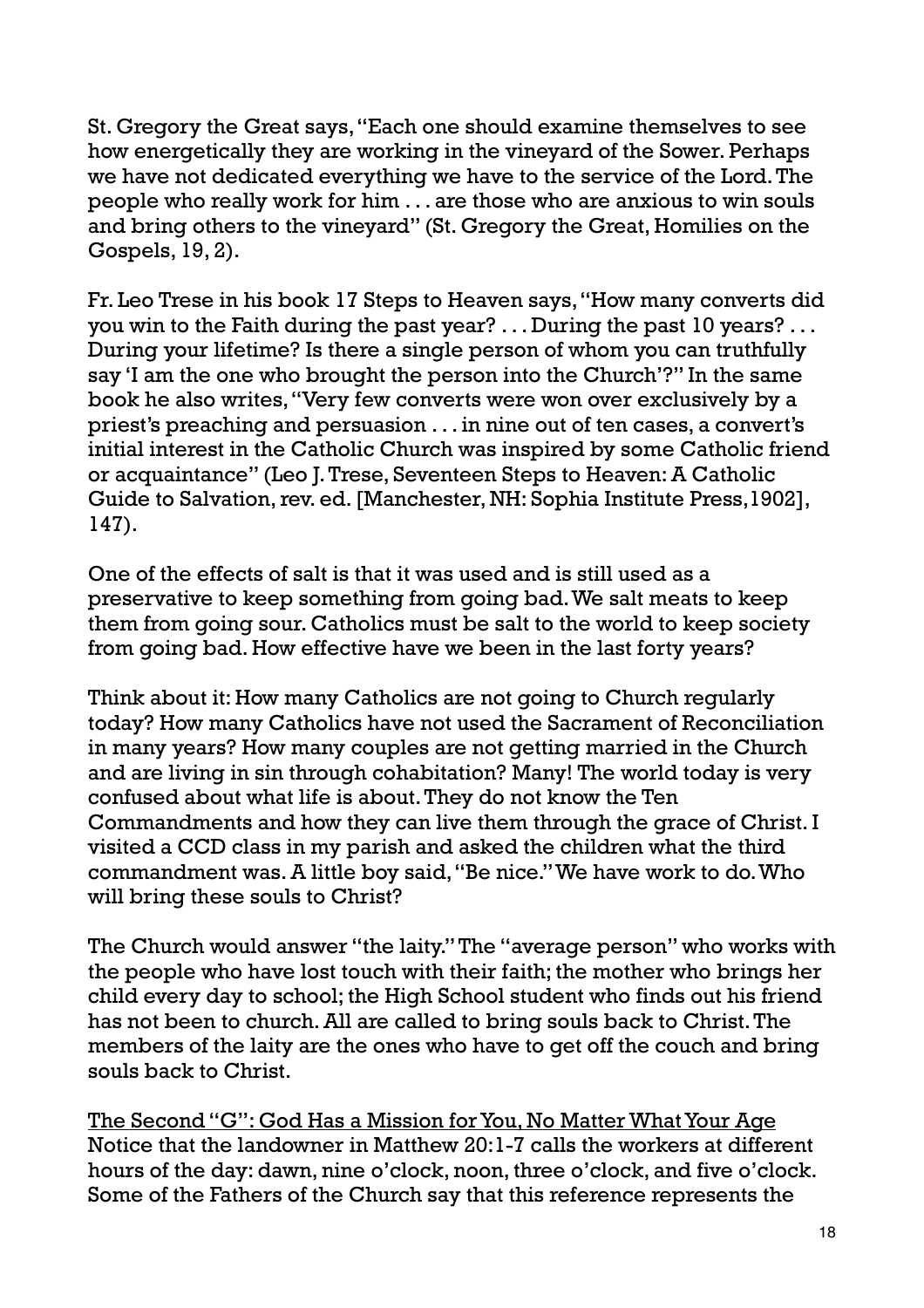different stages of a person's life. The dawn group includes those who are baptized as babies. The nine o'clock group includes those who receive the faith in their youth. The noon group includes those who come into the faith in adulthood. The three and five o'clock groups refer to those who come into the Church in their more mature years.

So what does this mean for us today? God has a mission for all who come into the Church, no matter how old they are. In Apostolicam Actuositatem, Pope Paul VI states, "Children too have have an apostolate of their own. In their own measure they are true living witnesses of Christ among their companions" (no. 13).

Cardinal Francis Arinze said in a speech, "Like converts like." In other words, doctors convert doctors, firefighters are good at bringing other firefighters to Christ, and mothers are good at bringing other mothers to Christ. The point is, all are called to bring people to Christ!

Today, ask the Holy Spirit to suggest one family member, friend, coworker, or other person that you might hold in your prayers. Make it your mission to get that person to Church and confession by Easter so that he or she will be singing alleluia with us when we celebrate as we do every Sunday that Christ has risen from the dead!

It does not matter if you are young or old: God has a mission for you to bring souls to Christ!

The Third "G": Get Over Yourself; It Is All About God's Grace Notice at the end of Matthew 20 that all the workers received the same wage, whether they worked all day or just for two hours. Jesus says, "My friend, I am not cheating you. Did you not agree with me for the usual daily wage? Take what is yours and go. What if I wish to give this last one the same as you? Or am I not free to do as I wish with my own money? Are you envious because I am generous?" *(Mt 20:13-15)*.

Our Lord is making an important point here. The "day's wages" for every person is God's grace. Jesus wants us to understand that his grace is a pure gift. The fact that I am a priest today is a grace. The fact that all of us are here now is a grace!

In the Catechism of the Catholic Church we learn, "Grace is favour, the free and undeserved help that God gives us to respond to his call" (Catechism of the Catholic Church, 2nd ed. We need to pray that God opens up the hearts of those we are trying to bring back to the Church.